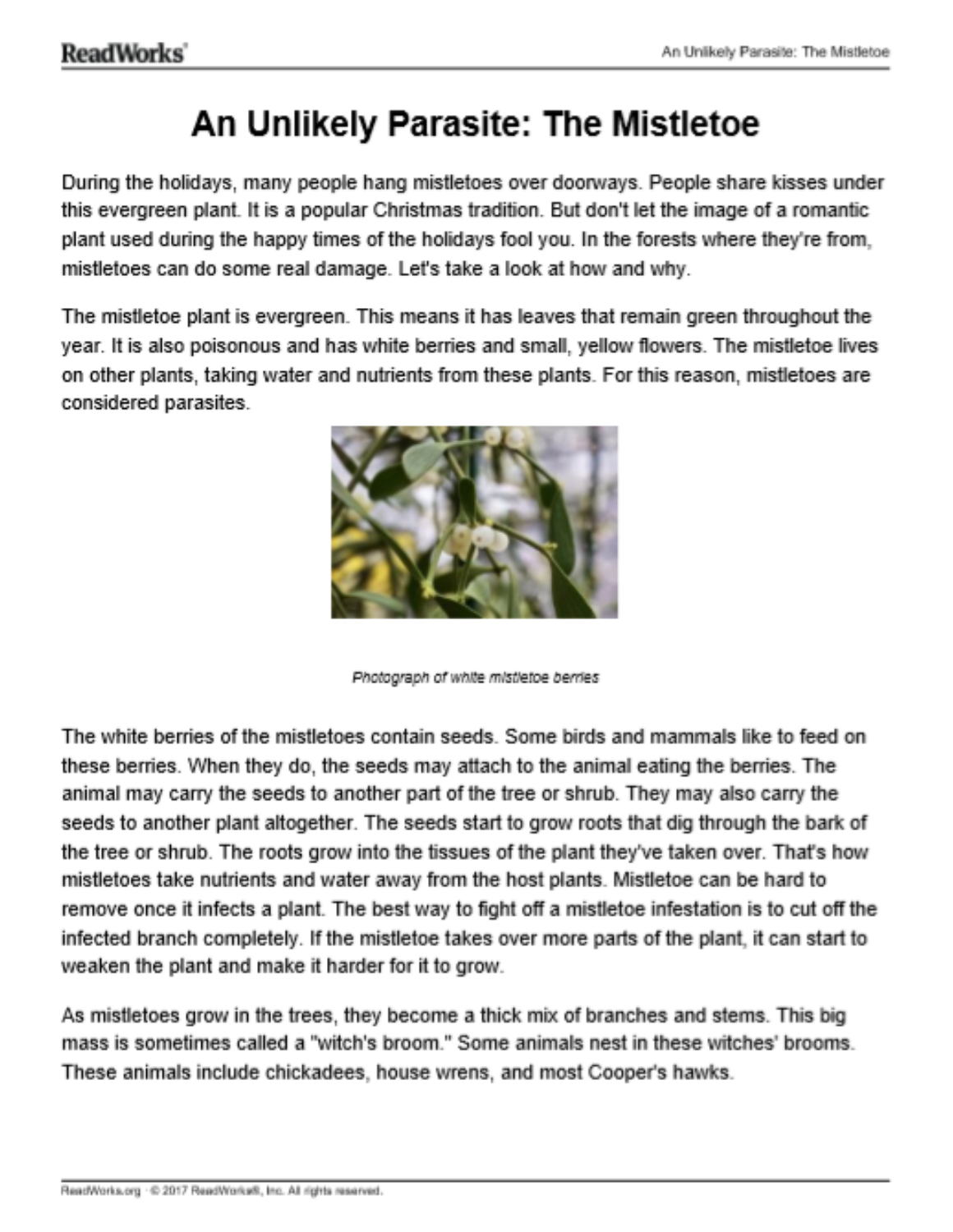Prompt:

Circle the key words to find the mode:

| Deconstruct the prompt (Underline the verbs and create task bullets): |                                                                                     |                                                                                 |  |
|-----------------------------------------------------------------------|-------------------------------------------------------------------------------------|---------------------------------------------------------------------------------|--|
| Develop your introduction:                                            |                                                                                     |                                                                                 |  |
|                                                                       |                                                                                     |                                                                                 |  |
| State what the text says about your<br>introduction                   | Include information in the text and<br>write in your own words using<br>inferencing | <b>Collect</b> crucial evidence from the text<br>that supports your information |  |
|                                                                       |                                                                                     |                                                                                 |  |
|                                                                       |                                                                                     |                                                                                 |  |
|                                                                       |                                                                                     |                                                                                 |  |
|                                                                       |                                                                                     |                                                                                 |  |
|                                                                       |                                                                                     |                                                                                 |  |
|                                                                       |                                                                                     |                                                                                 |  |
|                                                                       |                                                                                     |                                                                                 |  |
|                                                                       |                                                                                     |                                                                                 |  |
|                                                                       |                                                                                     |                                                                                 |  |
|                                                                       |                                                                                     |                                                                                 |  |
|                                                                       |                                                                                     |                                                                                 |  |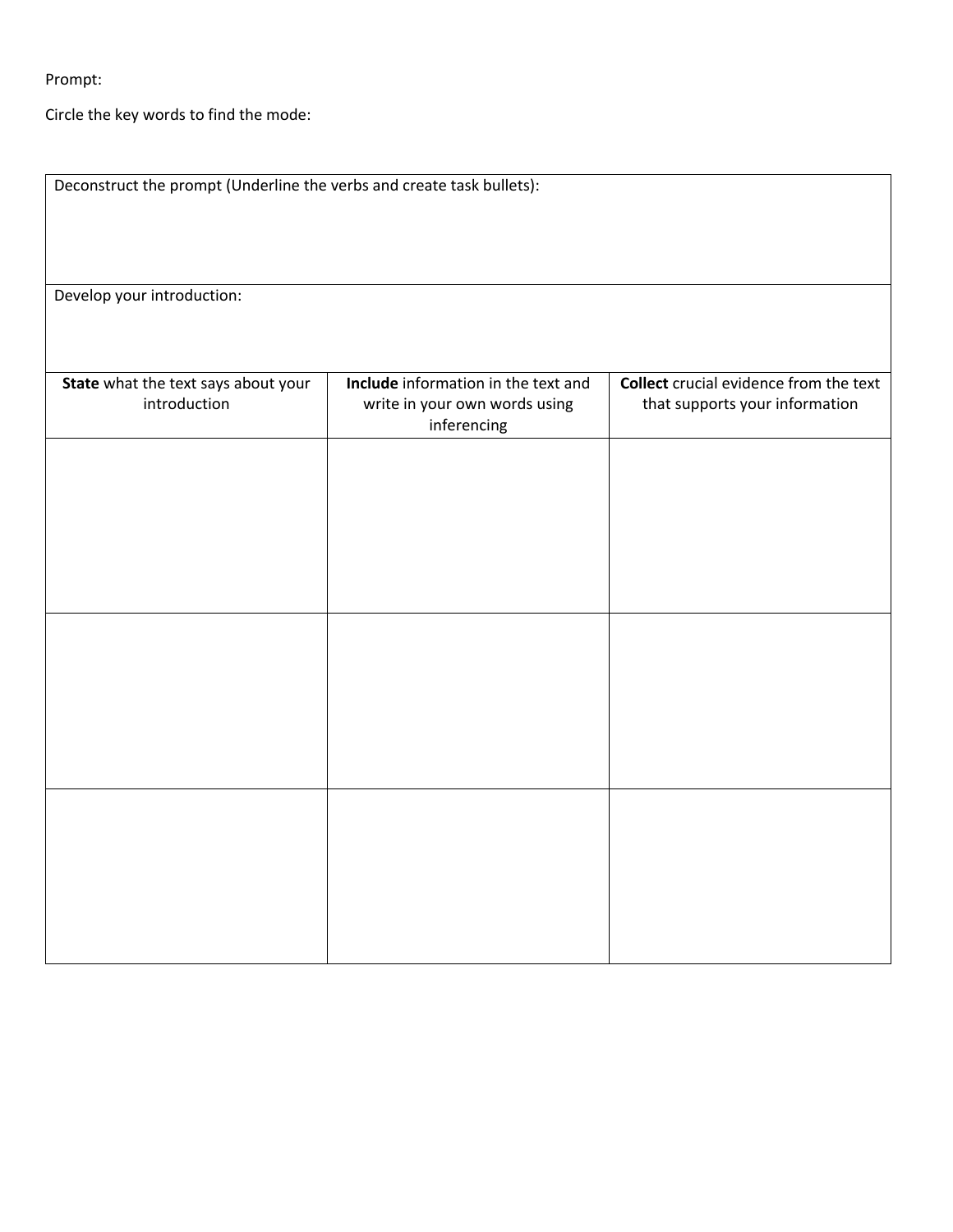Who: **YOU!** 

What: School-wide talent show

**When:** March 16 from 5:00 PM-7:00 PM

### **Where: Cafeteria**

### **The Details**

Do you have a special talent? Share it with your classmates! Maybe you can sing. dance, or do tricks. Maybe you created an invention. Do you know some jokes that are sure to make people laugh? Tell them! The talent show is the perfect chance for you to show off your skills to the rest of the school!

You can choose to perform alone or as a group. If you are shy, then you can perform with friends. A group can be any size. Students will need to make their own costumes and practice after school. So think about what you will do and sign up by March 8. Get started now!

### **Something for Everyone**

Don't want to perform? You can still be involved in the talent show. Audience members will vote for their favorite acts to help decide the winners of the talent show. Get a ticket to the show today so you can cheer on your classmates. Let your voice be heard! Come one, come all to the school's first talent show ever!

### **What Students Are Saying**

"I can't wait to see what my friends are going to do in the talent show!" -Lucy Dawson, grade 3

### **School Carnival**

Who: **Students** 

What: School carnival

When: March 11 from  $9:00$   $AM-1:00$  PM

**Where:** School parking lot

### **The Details**

Do you like all kinds of games? If so, then you will love the school carnival! This is no ordinary carnival, no boring games here! It will be run by students. Each class will create a game or a booth and work on it after school. So think about what your class will do. Will it be face painting, a guessing jar contest, a beanbag toss, freeze dancing, maybe even musical chairs?

Students from each class will sign up for time slots to help run the booths. Then students can visit the other booths to play the games and enjoy what their classmates have made. And that is just part of the fun. There is much, much more. You will not want to miss Principal Tanner dressed up as the school mascot!

### **Not for Everyone**

The carnival is for elementary students. There may not be many activities for very young children or older brothers and sisters. Get ready for the best event of the school year-the school carnival.

### **What Students Are Saying**

"Seeing Principal Tanner in a costume will be very funny. I can't wait for the carnival!"-Jesse Davis, grade 3

You have read two passages "the talent show" and "carnival". Write a composition telling which event, "the talent show" or "carnival", you would choose to have at your school. Explain why you think this event would be the better of the two. Use details from both passages to help support your choice.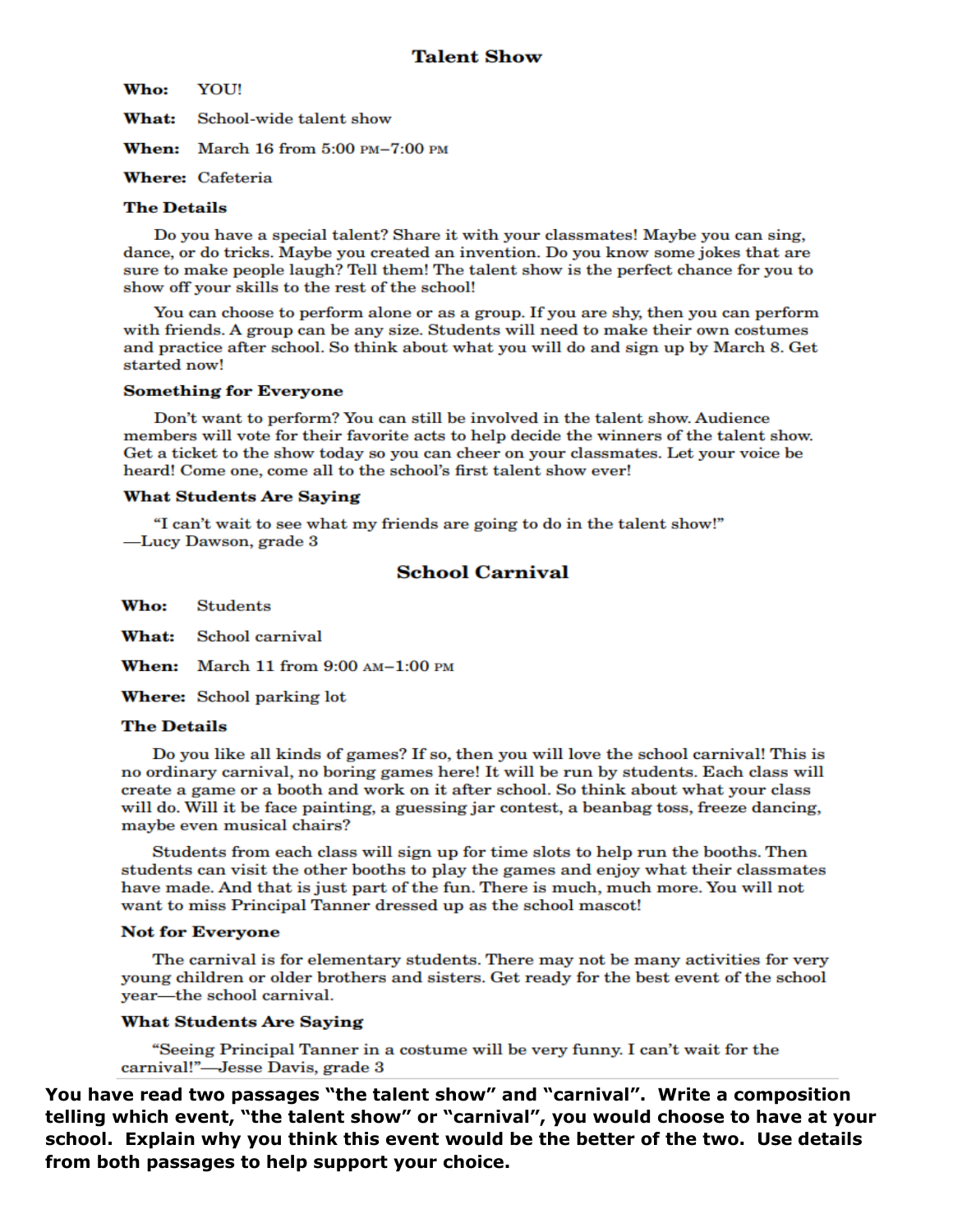**Prompt:** You have read two passages "the talent show" and "carnival". Write a composition telling which event, "the talent show" or "carnival", you would choose to have at your school. Explain why you think this event would be the better of the two. Use details from both passages to help support your choice.

### **Circle the key words to find the mode**:

| Deconstruct the prompt (Underline the verbs and create task bullets): |                                                                                     |                                                                                 |  |
|-----------------------------------------------------------------------|-------------------------------------------------------------------------------------|---------------------------------------------------------------------------------|--|
|                                                                       |                                                                                     |                                                                                 |  |
| Develop your introduction:                                            |                                                                                     |                                                                                 |  |
|                                                                       |                                                                                     |                                                                                 |  |
| State what the text says about your<br>introduction                   | Include information in the text and<br>write in your own words using<br>inferencing | <b>Collect</b> crucial evidence from the text<br>that supports your information |  |
|                                                                       |                                                                                     |                                                                                 |  |
|                                                                       |                                                                                     |                                                                                 |  |
|                                                                       |                                                                                     |                                                                                 |  |
|                                                                       |                                                                                     |                                                                                 |  |
|                                                                       |                                                                                     |                                                                                 |  |
|                                                                       |                                                                                     |                                                                                 |  |
|                                                                       |                                                                                     |                                                                                 |  |
|                                                                       |                                                                                     |                                                                                 |  |
|                                                                       |                                                                                     |                                                                                 |  |
|                                                                       |                                                                                     |                                                                                 |  |
|                                                                       |                                                                                     |                                                                                 |  |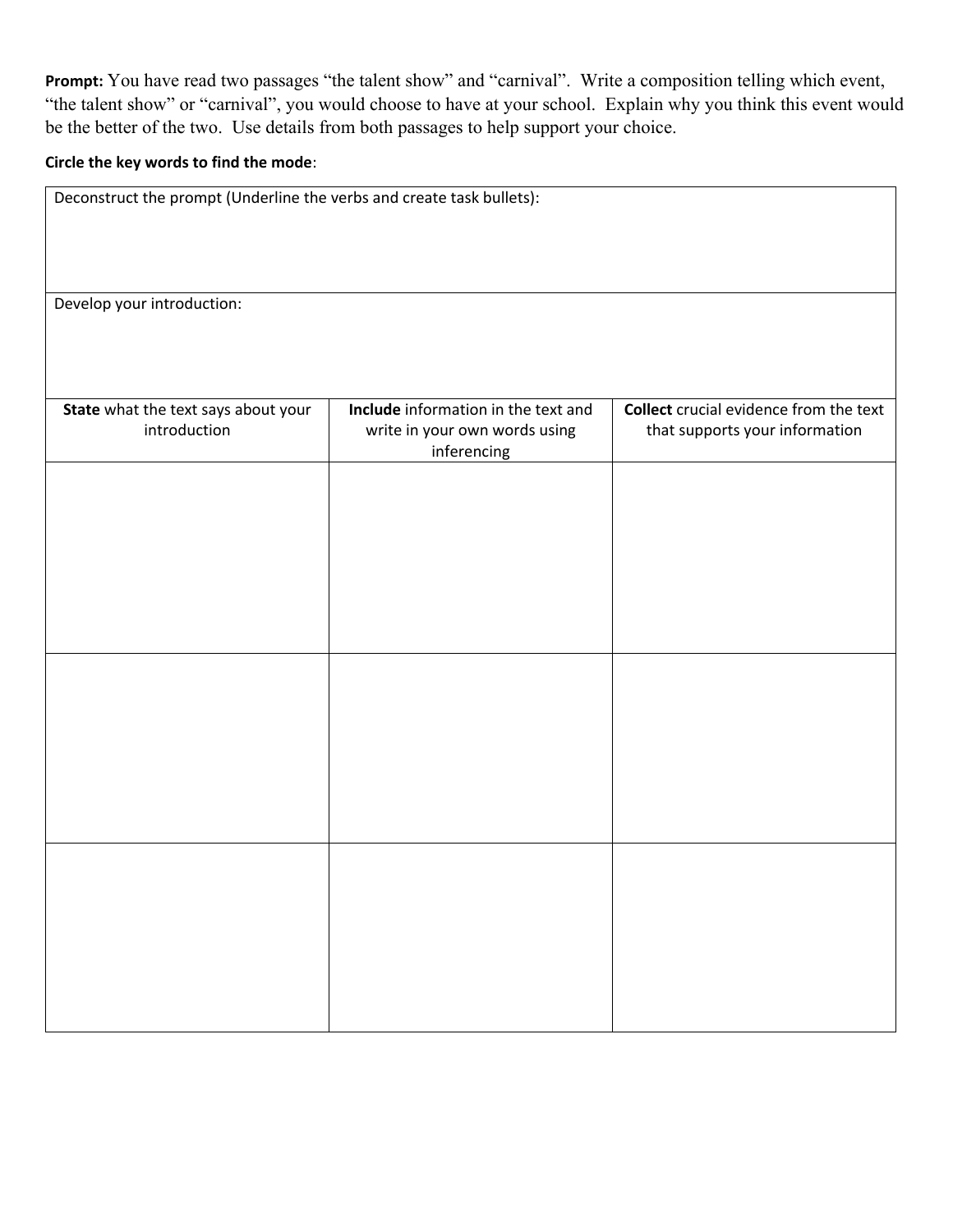# Extended Sentence Builder Chart

|  | How many?<br>What kind?<br>(Adjective) |
|--|----------------------------------------|
|  | Who or What?<br>(unow)                 |
|  | Action<br>(Verb)                       |
|  | (Object/Noun)<br>What?                 |
|  | <b>To/For Whom</b>                     |
|  | When?<br>How?<br>Why?<br>Why?          |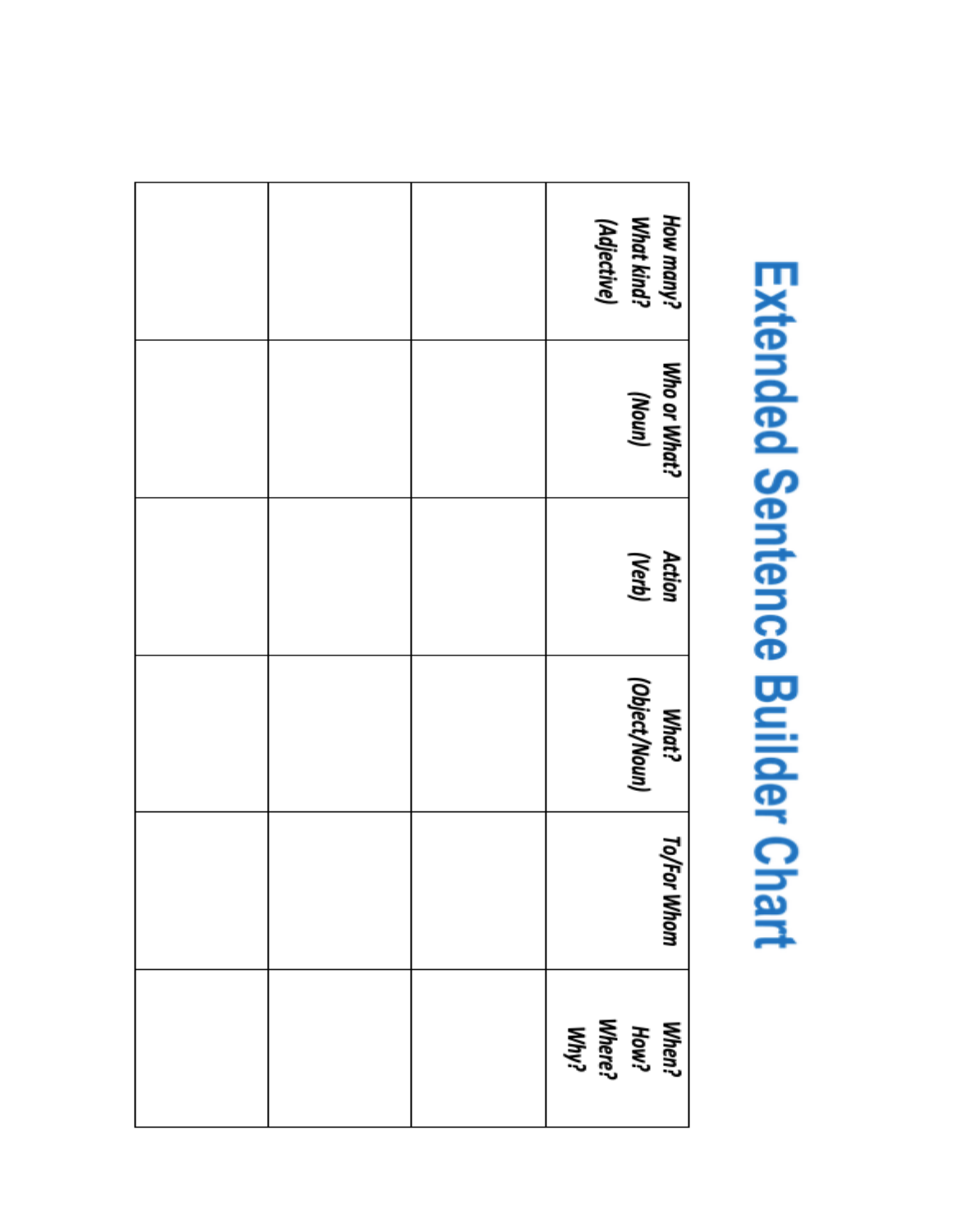### **Grade Level Expectations**

| Grade              | Language Standard                                                                                                                                            | Example Sentence                                                                                                      |
|--------------------|--------------------------------------------------------------------------------------------------------------------------------------------------------------|-----------------------------------------------------------------------------------------------------------------------|
| Kindergarten       | Recognize name and end punctuation<br>Capitalize the first word in a sentence and the<br>Produce and expand sentences in language activities<br>pronoun<br>P | I lik my rabt.                                                                                                        |
| <b>First Grade</b> | Observe conventions of capitalization, punctuation,<br>to prompts.<br>Produce and expand complete sentences in response                                      | My favorite animal hers<br>(is) a dog. He liecks to play. He liecks to eat snow.                                      |
|                    | Capitalize dates and names.<br>and spelling.                                                                                                                 |                                                                                                                       |
|                    | Use end punctuation.                                                                                                                                         |                                                                                                                       |
|                    | a series<br>Use commas in dates and to separate single words in                                                                                              |                                                                                                                       |
| Second Grade       | Produce, expand, and rearrange complete simple and                                                                                                           | Our new pet, a big rabbit.like to be cuddled and petted.<br>If I do not clean his cage, it will start to stink and my |
|                    | Produce and expand sentences to provide requested<br>compound sentences                                                                                      | mother will get mad at me                                                                                             |
|                    | Capitalize holidays, product names, and geographic<br>detail or clarification                                                                                |                                                                                                                       |
|                    | Use an apostrophe to form contractions and<br>names.<br>possessives                                                                                          |                                                                                                                       |
| <b>Third Grade</b> | Produce simple, compound, and complex sentences.                                                                                                             | Taking care of a pet rabbit means giving them a safe                                                                  |
|                    | Ensure subject-verb and pronoun-antecedent<br>Explain the function of common parts of speech.                                                                | place to<br>live, plenty of hay to eat, and lots of love.                                                             |
|                    | agreement<br>Use commas and quotation marks in dialogue.                                                                                                     |                                                                                                                       |
|                    | Form and use possessives                                                                                                                                     |                                                                                                                       |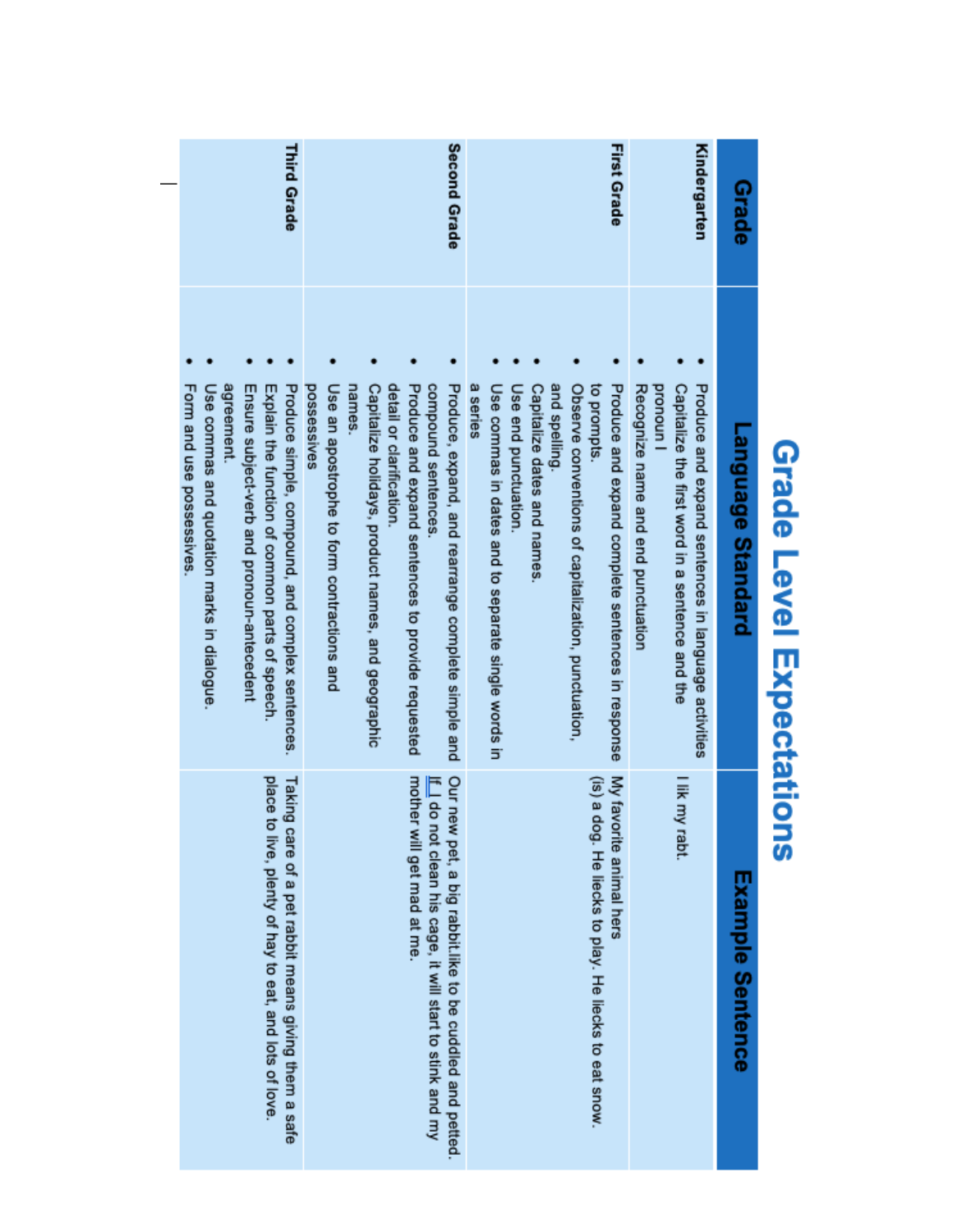## The Three Types of Writing

| <b>Point of View</b>                                                 | <b>Organization</b>                                                                                                                            | <b>Purpose</b>                 | <b>Fiction or Fact</b>                                                        |               |
|----------------------------------------------------------------------|------------------------------------------------------------------------------------------------------------------------------------------------|--------------------------------|-------------------------------------------------------------------------------|---------------|
| I, me, or he, she, it, they)<br>Is written in first or third person( | around a problem;<br>Includes a<br>conclusion<br>resolution or<br>requires a<br>happened<br>events; tells what<br>sequence of<br>Is structured | Entertains or Inspires         | Can be fiction or factual                                                     | Narrative     |
| Is written in third person( he, she, it,<br>they)                    | Uses various logical<br>words<br>factual details<br>formats<br>Links ideas with connecting<br>Includes main idea and                           | Explains, informs or describes | Relays facts about a topic                                                    | Informational |
| (I, me, or he, she, it, they)<br>Is written in first or third person | Supports the opinion with<br>Uses casual conjunctions<br>reasons or evidence                                                                   | Persuades                      | which there may be differing opinions<br>Asserts an opinion about a topic for | Opinion       |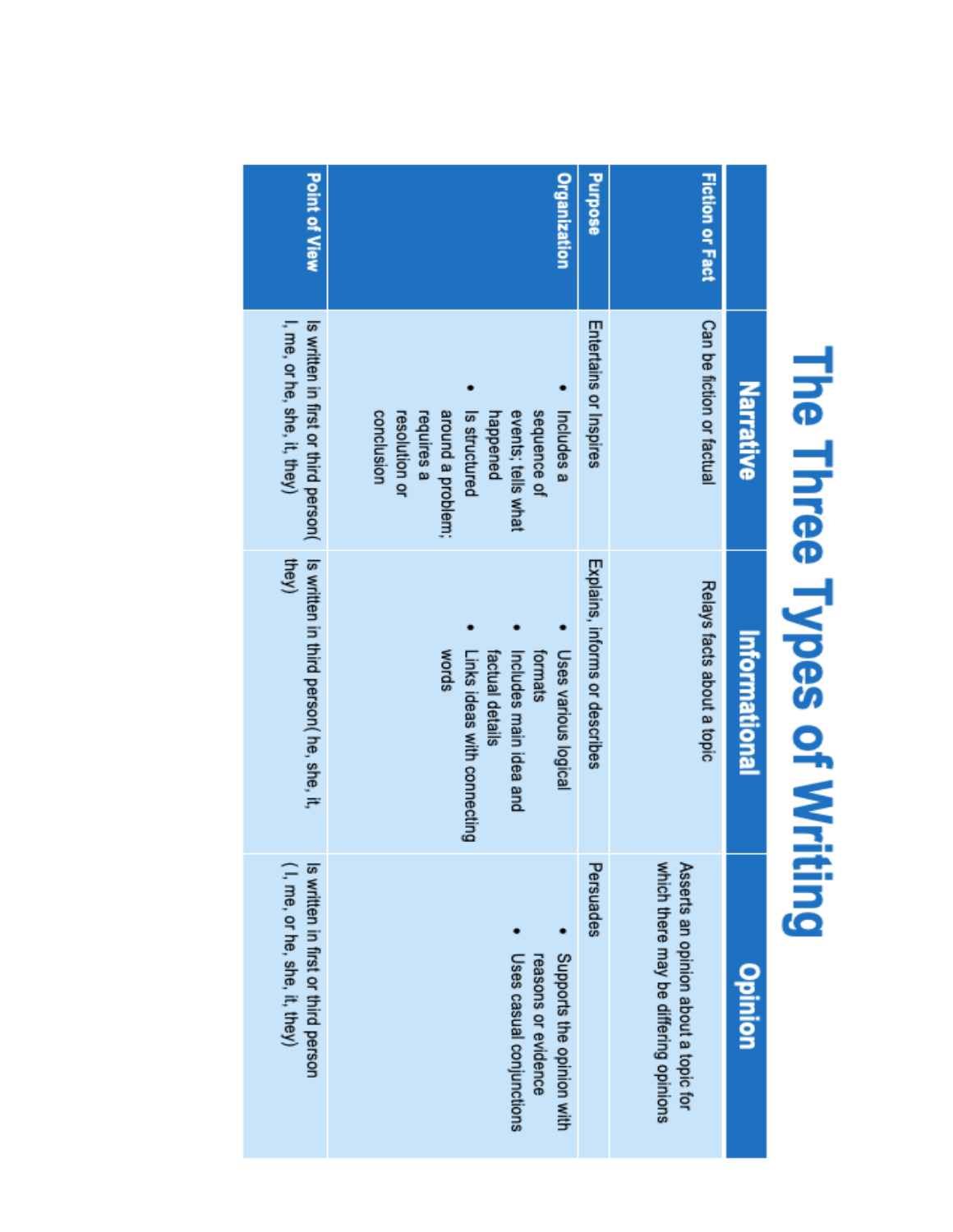### Appendix K: Writing Planning Checklist

| <b>Lesson Components</b>       | <b>Notes</b> |
|--------------------------------|--------------|
| Task/Assignment<br>(Narrative, |              |
| Informational, Opinion)        |              |
|                                |              |
| <b>Specific Prompt</b>         |              |
|                                |              |
|                                |              |
| Audience                       |              |
|                                |              |
|                                |              |
| Purpose                        |              |
|                                |              |
|                                |              |
| Scaffolds/Supports             |              |
|                                |              |
| <b>Language Goals</b>          |              |
|                                |              |
|                                |              |
| <b>Feedback and Revision</b>   |              |
|                                |              |
|                                |              |
| <b>Publishing or Sharing</b>   |              |
|                                |              |
|                                |              |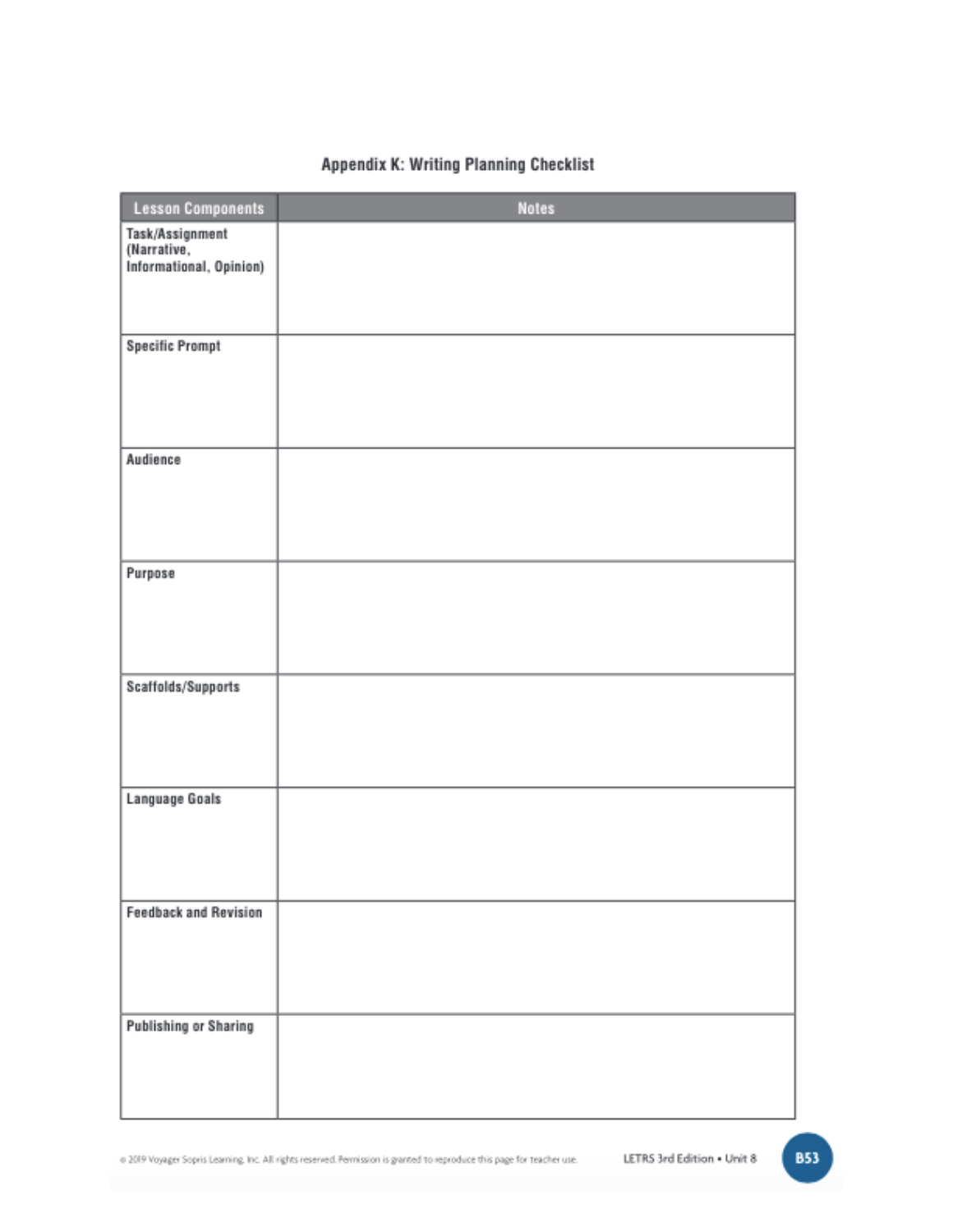### **Story Framework**

| Name and the state of the state of the state of the state of the state of the state of the state of the state of the state of the state of the state of the state of the state of the state of the state of the state of the s |                            |
|--------------------------------------------------------------------------------------------------------------------------------------------------------------------------------------------------------------------------------|----------------------------|
|                                                                                                                                                                                                                                |                            |
| When? Where?<br>*G.<br>⊕<br>调                                                                                                                                                                                                  | Who?                       |
| What Happened?<br>First?                                                                                                                                                                                                       |                            |
| Next? How? Why?                                                                                                                                                                                                                |                            |
| Problem Solved?                                                                                                                                                                                                                |                            |
| $Q -$ So What?                                                                                                                                                                                                                 |                            |
| @ 2019 Voyager Sopria Learning, Inc. All rights reserved.                                                                                                                                                                      | LETRS 3rd Edition . Unit 7 |